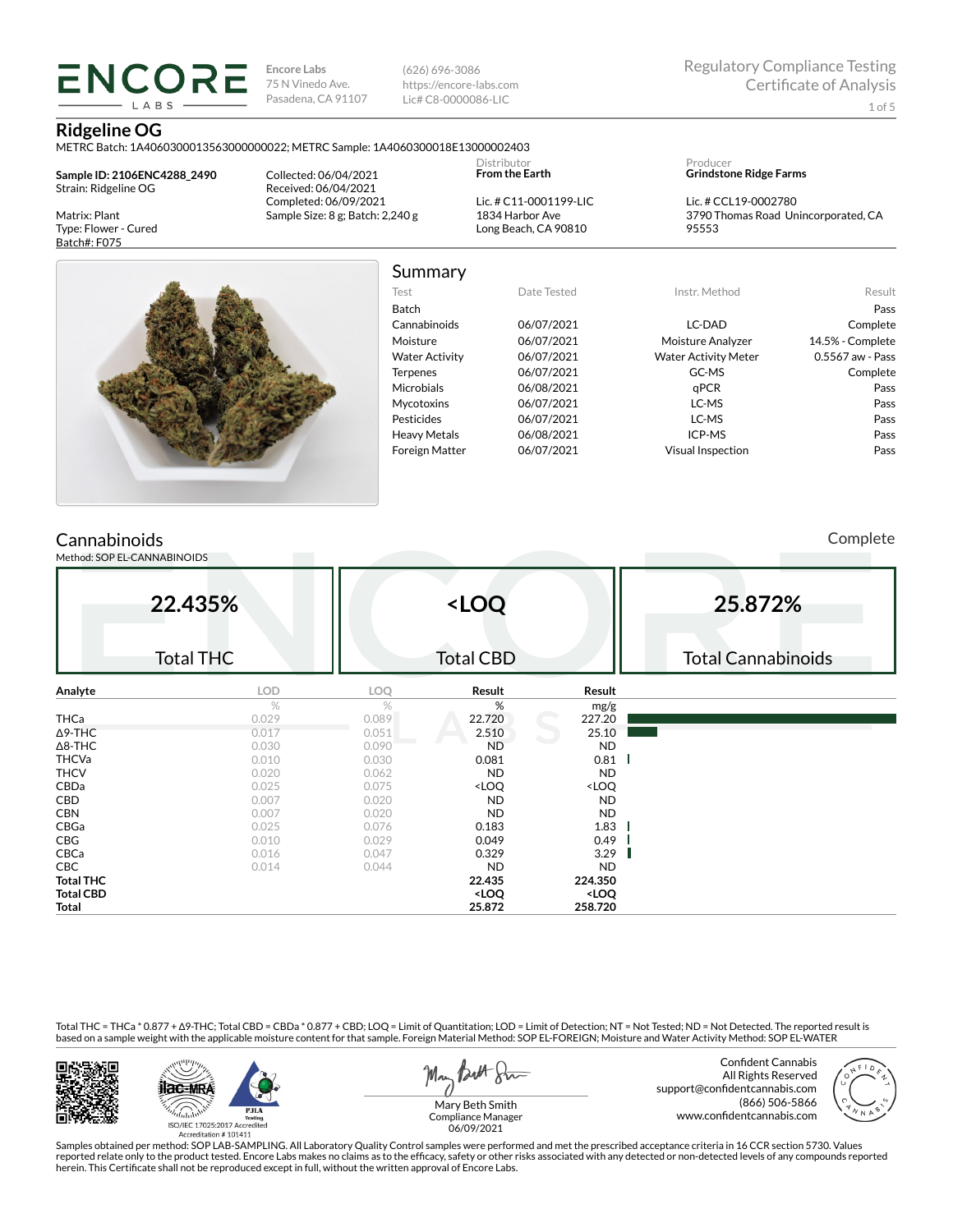(626) 696-3086 https://encore-labs.com Lic# C8-0000086-LIC

# **Ridgeline OG**

**ENCORE** LABS

|                                                       | <u>IMETRO Batch: IA4060300013363000000022; METRO Sample: IA4060300016E13000002403</u> |                                                                   |                                                          |                                                                      |  |  |
|-------------------------------------------------------|---------------------------------------------------------------------------------------|-------------------------------------------------------------------|----------------------------------------------------------|----------------------------------------------------------------------|--|--|
| Sample ID: 2106ENC4288_2490                           | Collected: 06/04/2021                                                                 | Distributor<br><b>From the Earth</b>                              |                                                          | Producer<br><b>Grindstone Ridge Farms</b>                            |  |  |
| Strain: Ridgeline OG                                  | Received: 06/04/2021                                                                  |                                                                   |                                                          |                                                                      |  |  |
| Matrix: Plant<br>Type: Flower - Cured<br>Batch#: F075 | Completed: 06/09/2021<br>Sample Size: 8 g; Batch: 2,240 g                             | Lic. # C11-0001199-LIC<br>1834 Harbor Ave<br>Long Beach, CA 90810 |                                                          | Lic. # CCL19-0002780<br>3790 Thomas Road Unincorporated, CA<br>95553 |  |  |
| <b>Terpenes</b>                                       |                                                                                       |                                                                   |                                                          |                                                                      |  |  |
| Method: SOP EL-TERPENES                               |                                                                                       |                                                                   |                                                          |                                                                      |  |  |
| Analyte                                               | <b>LOD</b>                                                                            | LOQ                                                               | <b>Result</b>                                            | <b>Result</b>                                                        |  |  |
|                                                       | $\%$                                                                                  | $\%$                                                              | %                                                        | mg/g                                                                 |  |  |
| β-Caryophyllene                                       | 0.003                                                                                 | 0.011                                                             | 1.917                                                    | 19.17                                                                |  |  |
| $\alpha$ -Humulene                                    | 0.001                                                                                 | 0.011                                                             | 0.518                                                    | 5.18                                                                 |  |  |
| δ-Limonene                                            | 0.001                                                                                 | 0.011                                                             | 0.422                                                    | 4.22                                                                 |  |  |
| β-Myrcene                                             | 0.003                                                                                 | 0.011                                                             | 0.199                                                    | 1.99                                                                 |  |  |
| Linalool                                              | 0.002                                                                                 | 0.011                                                             | 0.098                                                    | 0.98                                                                 |  |  |
| β-Pinene                                              | 0.002                                                                                 | 0.011                                                             | 0.046                                                    | 0.46                                                                 |  |  |
| Caryophyllene Oxide*                                  | 0.003                                                                                 | 0.011                                                             | 0.044                                                    | 0.44                                                                 |  |  |
| Fenchol*                                              | 0.002                                                                                 | 0.011                                                             | 0.044                                                    | 0.44                                                                 |  |  |
| $\alpha$ -Pinene                                      | 0.002                                                                                 | 0.011                                                             | 0.036                                                    | 0.36                                                                 |  |  |
| $\alpha$ -Bisabolol                                   | 0.003                                                                                 | 0.011                                                             | 0.027                                                    | 0.27                                                                 |  |  |
| Borneol*                                              | 0.002                                                                                 | 0.011                                                             | 0.012                                                    | 0.12                                                                 |  |  |
| Camphene                                              | 0.001                                                                                 | 0.011                                                             | 0.011                                                    | 0.11                                                                 |  |  |
| $\alpha$ -Phellandrene*                               | 0.002                                                                                 | 0.011                                                             | <b>ND</b>                                                | <b>ND</b>                                                            |  |  |
| $\alpha$ -Terpinene                                   | 0.002                                                                                 | 0.011                                                             | <b>ND</b>                                                | <b>ND</b>                                                            |  |  |
| Camphor*                                              | 0.002                                                                                 | 0.017                                                             | <b>ND</b>                                                | <b>ND</b>                                                            |  |  |
| cis-Nerolidol                                         | 0.003                                                                                 | 0.011                                                             | <b>ND</b>                                                | <b>ND</b>                                                            |  |  |
| $\delta$ -3-Carene                                    | 0.001                                                                                 | 0.011                                                             | <b>ND</b>                                                | <b>ND</b>                                                            |  |  |
| Eucalyptol                                            | 0.002                                                                                 | 0.011                                                             | <b>ND</b>                                                | <b>ND</b>                                                            |  |  |
| Fenchone*                                             | 0.002                                                                                 | 0.011                                                             | <loq< td=""><td><loq< td=""><td></td></loq<></td></loq<> | <loq< td=""><td></td></loq<>                                         |  |  |
| y-Terpinene                                           | 0.002                                                                                 | 0.011                                                             | <b>ND</b>                                                | <b>ND</b>                                                            |  |  |
| Guaiol                                                | 0.003                                                                                 | 0.011                                                             | <b>ND</b>                                                | <b>ND</b>                                                            |  |  |
| Ocimene                                               | 0.003                                                                                 | 0.011                                                             | <b>ND</b>                                                | <b>ND</b>                                                            |  |  |
| p-Cymene*                                             | 0.001                                                                                 | 0.011                                                             | <b>ND</b>                                                | <b>ND</b>                                                            |  |  |
| Terpinolene                                           | 0.002                                                                                 | 0.011                                                             | <loq< td=""><td><loq< td=""><td></td></loq<></td></loq<> | <loq< td=""><td></td></loq<>                                         |  |  |
| trans-Nerolidol                                       | 0.004                                                                                 | 0.011                                                             | <b>ND</b>                                                | <b>ND</b>                                                            |  |  |
| Valencene*                                            | 0.003                                                                                 | 0.011                                                             | <b>ND</b>                                                | <b>ND</b>                                                            |  |  |

# Primary Aromas



Date Tested: 06/07/2021<br>\*Beyond scope of accreditation. LOQ = Limit of Quantitation; LOD = Limit of Detection; NT = Not Tested; ND = Not Detected. The reported result is based on a sample weight with the applicable moisture content for that sample.



**Total 3.374 33.74**



Samples obtained per method: SOP LAB-SAMPLING. All Laboratory Quality Control samples were performed and met the prescribed acceptance criteria in 16 CCR section 5730. Values reported relate only to the product tested. Encore Labs makes no claims as to the efficacy, safety or other risks associated with any detected or non-detected levels of any compounds reported<br>herein. This Certificate shall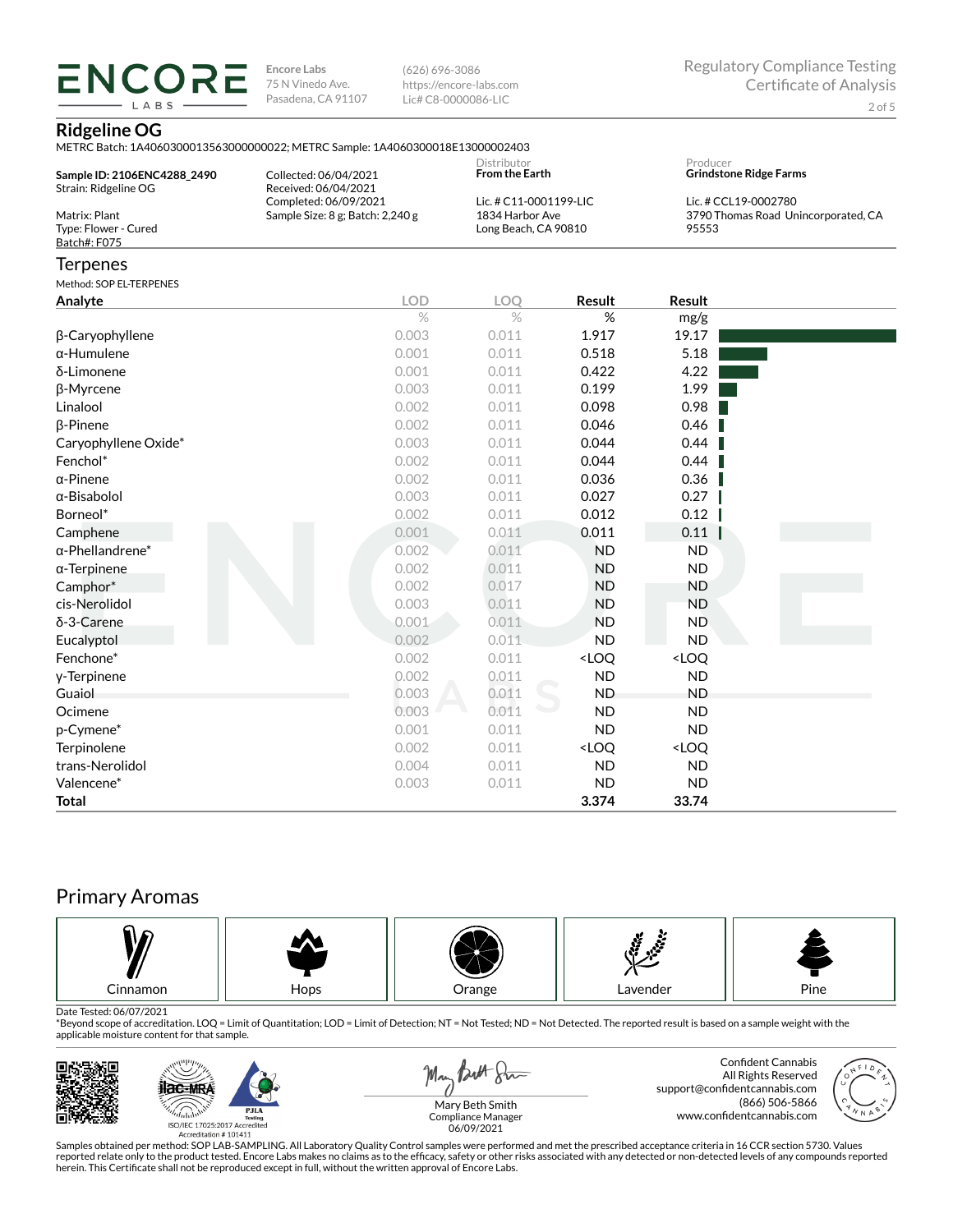(626) 696-3086 https://encore-labs.com Lic# C8-0000086-LIC

#### **Ridgeline OG**

**ENCORE** LABS

METRC Batch: 1A4060300013563000000022; METRC Sample: 1A4060300018E13000002403

**Sample ID: 2106ENC4288\_2490** Strain: Ridgeline OG Matrix: Plant

Received: 06/04/2021 Completed: 06/09/2021 Sample Size: 8 g; Batch: 2,240 g

Collected: 06/04/2021

**From the Earth** Lic. # C11-0001199-LIC 1834 Harbor Ave Long Beach, CA 90810

Distributor

Producer **Grindstone Ridge Farms**

Lic. # CCL19-0002780 3790 Thomas Road Unincorporated, CA 95553

# Batch#: F075 Pesticides

Type: Flower - Cured

Method: SOP EL-PesticidesLCMS LC-MS

| Analyte             | <b>LOD</b> | <b>LOO</b> | Limit          | Result    | <b>Status</b> | Analyte                 | <b>LOD</b> | LOO       | Limit          | Result    | <b>Status</b> |
|---------------------|------------|------------|----------------|-----------|---------------|-------------------------|------------|-----------|----------------|-----------|---------------|
|                     | $\mu$ g/g  | $\mu$ g/g  | $\mu$ g/g      | $\mu$ g/g |               |                         | $\mu$ g/g  | $\mu$ g/g | $\mu$ g/g      | $\mu$ g/g |               |
| Abamectin           | 0.005      | 0.02       | 0.1            | <b>ND</b> | Pass          | Fludioxonil             | 0.01       | 0.05      | 0.1            | <b>ND</b> | Pass          |
| Acephate            | 0.002      | 0.01       | 0.1            | <b>ND</b> | Pass          | Hexythiazox             | 0.005      | 0.02      | 0.1            | <b>ND</b> | Pass          |
| Acequinocyl         | 0.01       | 0.02       | 0.1            | <b>ND</b> | Pass          | Imazalil                | 0.05       | 0.1       | 0.05           | <b>ND</b> | Pass          |
| Acetamiprid         | 0.005      | 0.02       | 0.1            | <b>ND</b> | Pass          | Imidacloprid            | 0.005      | 0.02      | 5              | <b>ND</b> | Pass          |
| Aldicarb            | 0.05       | 0.1        | 0.05           | <b>ND</b> | Pass          | Kresoxim Methyl         | 0.005      | 0.02      | 0.1            | <b>ND</b> | Pass          |
| Azoxystrobin        | 0.005      | 0.02       | 0.1            | <b>ND</b> | Pass          | Malathion               | 0.02       | 0.05      | 0.5            | <b>ND</b> | Pass          |
| <b>Bifenazate</b>   | 0.005      | 0.01       | 0.1            | <b>ND</b> | Pass          | Metalaxyl               | 0.002      | 0.005     | $\overline{2}$ | <b>ND</b> | Pass          |
| <b>Bifenthrin</b>   | 0.02       | 0.05       | 3              | <b>ND</b> | Pass          | Methiocarb              | 0.05       | 0.1       | 0.05           | <b>ND</b> | Pass          |
| <b>Boscalid</b>     | 0.02       | 0.05       | 0.1            | <b>ND</b> | Pass          | Methomyl                | 0.01       | 0.02      | 1              | <b>ND</b> | Pass          |
| Captan              | 0.2        | 0.3        | 0.7            | <b>ND</b> | Pass          | Mevinphos               | 0.02       | 0.05      | 0.02           | <b>ND</b> | Pass          |
| Carbaryl            | 0.02       | 0.05       | 0.5            | <b>ND</b> | Pass          | Myclobutanil            | 0.005      | 0.01      | 0.1            | <b>ND</b> | Pass          |
| Carbofuran          | 0.05       | 0.1        | 0.05           | <b>ND</b> | Pass          | Naled                   | 0.01       | 0.02      | 0.1            | <b>ND</b> | Pass          |
| Chlorantraniliprole | 0.002      | 0.01       | 10             | <b>ND</b> | Pass          | Oxamyl                  | 0.005      | 0.01      | 0.5            | <b>ND</b> | Pass          |
| Chlordane           | 0.05       | 0.1        | 0.05           | <b>ND</b> | Pass          | Paclobutrazol           | 0.05       | 0.1       | 0.05           | <b>ND</b> | Pass          |
| Chlorfenapyr        | 0.05       | 0.1        | 0.05           | <b>ND</b> | Pass          | Parathion Methyl        | 0.02       | 0.05      | 0.02           | <b>ND</b> | Pass          |
| Chlorpyrifos        | 0.05       | 0.1        | 0.05           | <b>ND</b> | Pass          | Pentachloronitrobenzene | 0.02       | 0.05      | 0.1            | <b>ND</b> | Pass          |
| Clofentezine        | 0.01       | 0.02       | 0.1            | <b>ND</b> | Pass          | Permethrin              | 0.02       | 0.05      | 0.5            | <b>ND</b> | Pass          |
| Coumaphos           | 0.02       | 0.05       | 0.02           | <b>ND</b> | Pass          | Phosmet                 | 0.01       | 0.02      | 0.1            | <b>ND</b> | Pass          |
| Cyfluthrin          | 0.05       | 0.1        | $\overline{2}$ | <b>ND</b> | Pass          | Piperonyl Butoxide      | 0.02       | 0.05      | 3              | <b>ND</b> | Pass          |
| Cypermethrin        | 0.1        | 0.2        | 1              | <b>ND</b> | Pass          | Prallethrin             | 0.005      | 0.02      | 0.1            | <b>ND</b> | Pass          |
| Daminozide          | 0.02       | 0.05       | 0.02           | <b>ND</b> | Pass          | Propiconazole           | 0.005      | 0.01      | 0.1            | <b>ND</b> | Pass          |
| Diazinon            | 0.002      | 0.01       | 0.1            | <b>ND</b> | Pass          | Propoxur                | 0.05       | 0.1       | 0.05           | <b>ND</b> | Pass          |
| Dichlorvos          | 0.02       | 0.05       | 0.02           | <b>ND</b> | Pass          | Pyrethrins              | 0.02       | 0.05      | 0.5            | <b>ND</b> | Pass          |
| Dimethoate          | 0.02       | 0.05       | 0.02           | <b>ND</b> | Pass          | Pyridaben               | 0.005      | 0.01      | 0.1            | <b>ND</b> | Pass          |
| Dimethomorph        | 0.005      | 0.02       | $\overline{2}$ | <b>ND</b> | Pass          | Spinetoram              | 0.005      | 0.01      | 0.1            | <b>ND</b> | Pass          |
| Ethoprophos         | 0.05       | 0.1        | 0.05           | <b>ND</b> | Pass          | Spinosad                | 0.005      | 0.01      | 0.1            | <b>ND</b> | Pass          |
| Etofenprox          | 0.05       | 0.1        | 0.05           | <b>ND</b> | Pass          | Spiromesifen            | 0.01       | 0.02      | 0.1            | <b>ND</b> | Pass          |
| Etoxazole           | 0.005      | 0.02       | 0.1            | <b>ND</b> | Pass          | Spirotetramat           | 0.005      | 0.01      | 0.1            | <b>ND</b> | Pass          |
| Fenhexamid          | 0.005      | 0.02       | 0.1            | <b>ND</b> | Pass          | Spiroxamine             | 0.05       | 0.1       | 0.05           | <b>ND</b> | Pass          |
| Fenoxycarb          | 0.05       | 0.1        | 0.05           | <b>ND</b> | Pass          | Tebuconazole            | 0.005      | 0.01      | 0.1            | <b>ND</b> | Pass          |
| Fenpyroximate       | 0.005      | 0.02       | 0.1            | <b>ND</b> | Pass          | Thiacloprid             | 0.02       | 0.05      | 0.02           | <b>ND</b> | Pass          |
| Fipronil            | 0.05       | 0.1        | 0.05           | <b>ND</b> | Pass          | Thiamethoxam            | 0.005      | 0.01      | 5              | <b>ND</b> | Pass          |
| Flonicamid          | 0.01       | 0.02       | 0.1            | <b>ND</b> | Pass          | Trifloxystrobin         | 0.005      | 0.01      | 0.1            | <b>ND</b> | Pass          |

LOQ = Limit of Quantitation; LOD = Limit of Detection; NT = Not Tested; ND = Not Detected.





May Both Sun

Confident Cannabis All Rights Reserved support@confidentcannabis.com (866) 506-5866 www.confidentcannabis.com



Mary Beth Smith Compliance Manager 06/09/2021

Samples obtained per method: SOP LAB-SAMPLING. All Laboratory Quality Control samples were performed and met the prescribed acceptance criteria in 16 CCR section 5730. Values reported relate only to the product tested. Encore Labs makes no claims as to the efficacy, safety or other risks associated with any detected or non-detected levels of any compounds reported<br>herein. This Certificate shall

Pass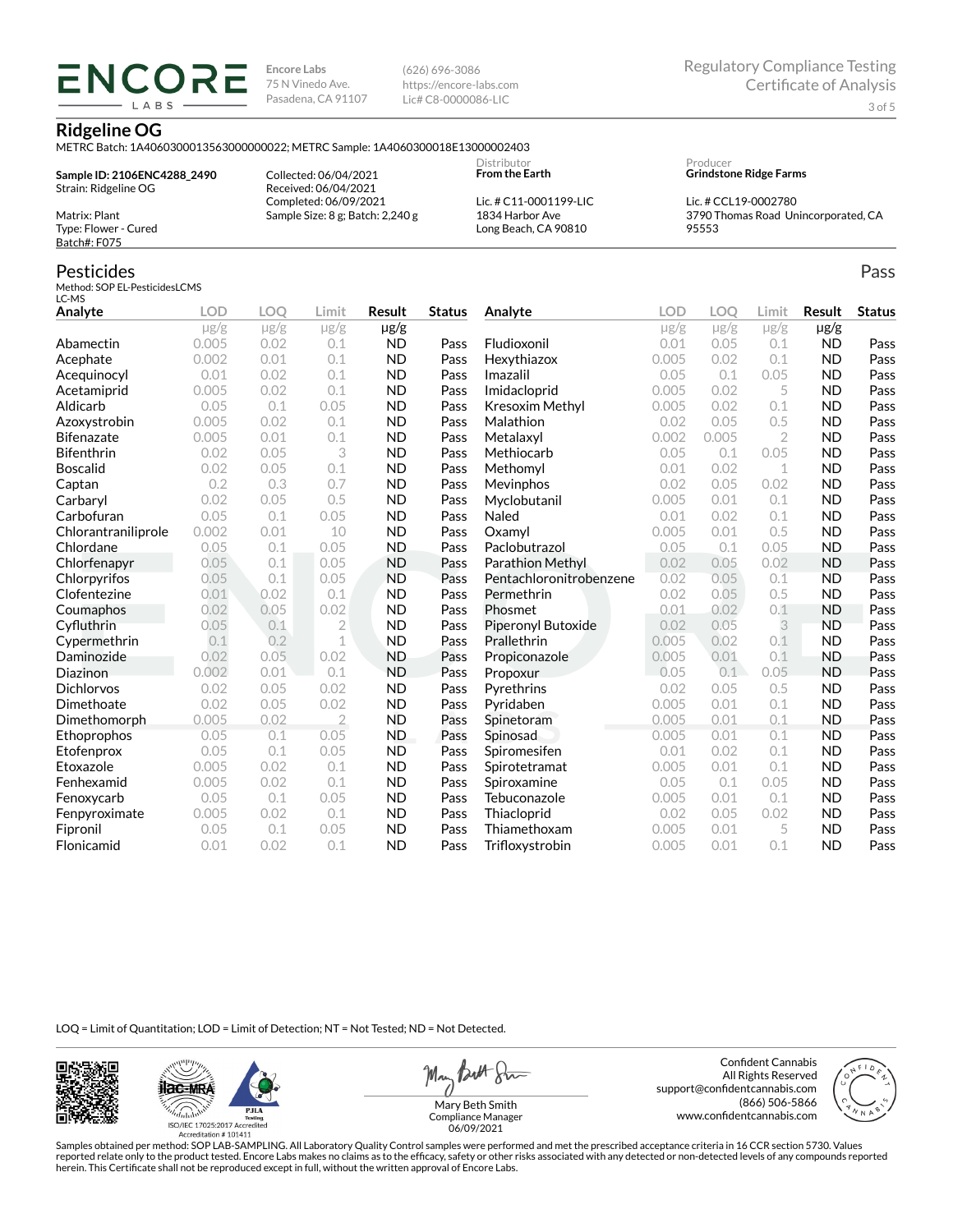(626) 696-3086 https://encore-labs.com Lic# C8-0000086-LIC

## **Ridgeline OG**

**ENCORE** LABS

METRC Batch: 1A4060300013563000000022; METRC Sample: 1A4060300018E13000002403

| Sample ID: 2106ENC4288 2490<br>Strain: Ridgeline OG         | Collected: 06/04/2021<br>Received: 06/04/2021             | Distributor<br><b>From the Earth</b>                              |            | Producer<br><b>Grindstone Ridge Farms</b>                            |                            |
|-------------------------------------------------------------|-----------------------------------------------------------|-------------------------------------------------------------------|------------|----------------------------------------------------------------------|----------------------------|
| Matrix: Plant<br>Type: Flower - Cured<br>Batch#: F075       | Completed: 06/09/2021<br>Sample Size: 8 g; Batch: 2,240 g | Lic. # C11-0001199-LIC<br>1834 Harbor Ave<br>Long Beach, CA 90810 |            | Lic. # CCL19-0002780<br>3790 Thomas Road Unincorporated, CA<br>95553 |                            |
| <b>Mycotoxins</b><br>Method: SOP EL-PesticidesLCMS<br>LC-MS |                                                           |                                                                   |            |                                                                      | Pass                       |
| Analyte                                                     | LOD                                                       | LOO                                                               | Limit      | Result                                                               | <b>Status</b>              |
| <b>B1</b><br><b>B2</b><br>G1                                | µg/kg                                                     | µg/kg<br>4<br>4                                                   | $\mu$ g/kg | $\mu$ g/kg<br><b>ND</b><br><b>ND</b><br><b>ND</b>                    | Tested<br>Tested<br>Tested |

 $\begin{array}{cccccccccccccc} \textsf{G2} & & & & 2 & & & 4 & & & & & \textsf{ND} & & & \textsf{Tested} \end{array}$ Ochratoxin A  $\qquad \qquad \qquad 1$   $\qquad \qquad 2$   $\qquad \qquad 20$   $\qquad \qquad \textsf{ND}$  Pass Total Aatoxins 20 ND Pass



Date Tested: 06/07/2021 LOQ = Limit of Quantitation; LOD = Limit of Detection; NT = Not Tested; ND = Not Detected.







Confident Cannabis All Rights Reserved support@confidentcannabis.com (866) 506-5866 www.confidentcannabis.com



Mary Beth Smith Compliance Manager 06/09/2021

Samples obtained per method: SOP LAB-SAMPLING. All Laboratory Quality Control samples were performed and met the prescribed acceptance criteria in 16 CCR section 5730. Values reported relate only to the product tested. Encore Labs makes no claims as to the efficacy, safety or other risks associated with any detected or non-detected levels of any compounds reported<br>herein. This Certificate shall